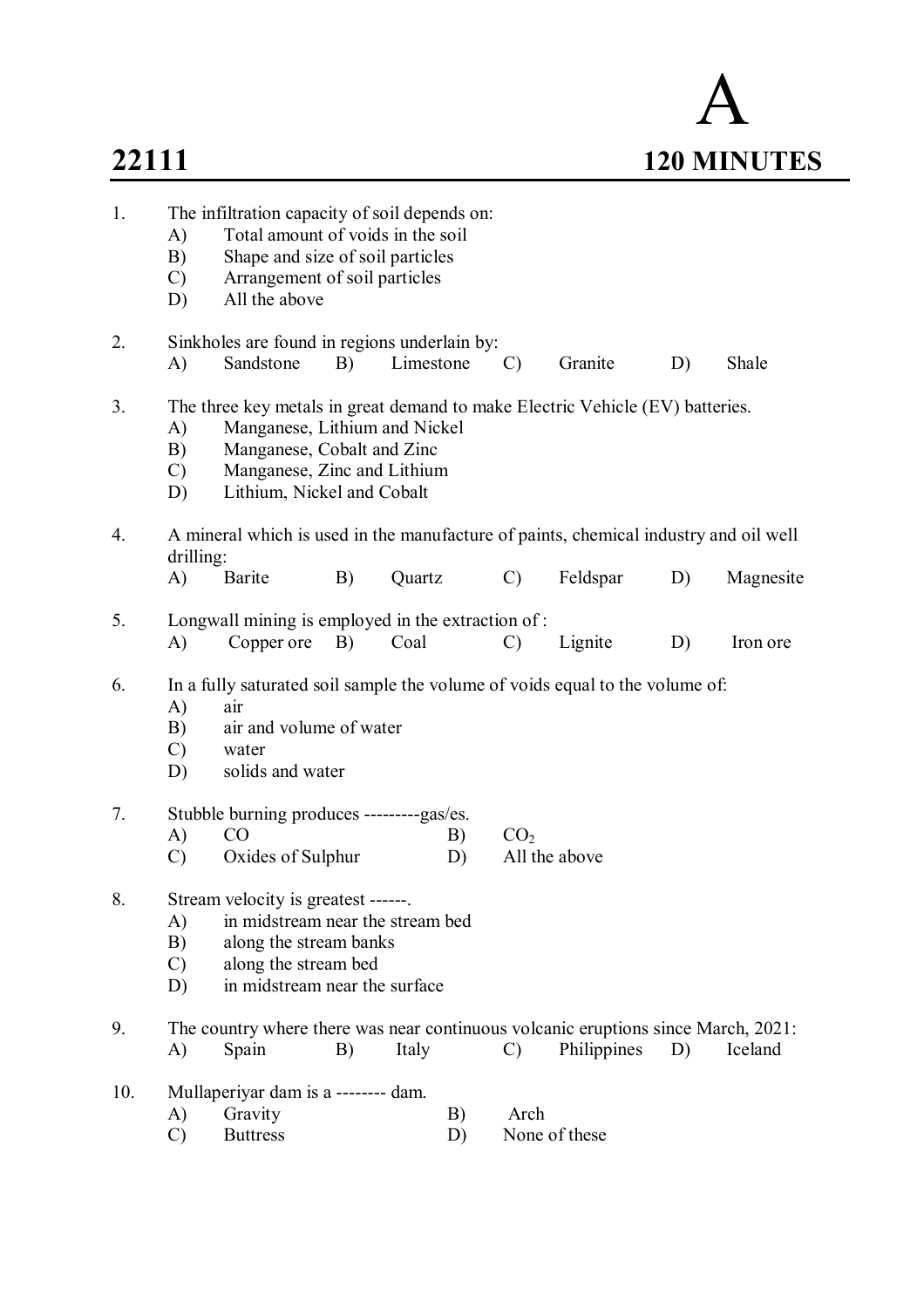| 11. | A)                              | CaTiO <sub>3</sub>                                                                                                                                                                                                                                                       | B) | MgSiO <sub>3</sub> |          | $\mathcal{C}$ | $Mg_2SiO_4$                                   | D) | Ringwoodite and Wadsleyite, found in the upper mantle of the earth, are polymorphs of:<br>Fe <sub>2</sub> SiO <sub>4</sub> |
|-----|---------------------------------|--------------------------------------------------------------------------------------------------------------------------------------------------------------------------------------------------------------------------------------------------------------------------|----|--------------------|----------|---------------|-----------------------------------------------|----|----------------------------------------------------------------------------------------------------------------------------|
| 12. | A)<br>$\mathcal{C}$             | ------- is a silicate mineral.<br>Monazite<br>Hemimorphite                                                                                                                                                                                                               |    |                    | B)<br>D) | Chrysoberyl   | Rhodocrocite                                  |    |                                                                                                                            |
| 13. | A)<br>$\mathcal{C}$             | The exoskeleton of trilobites were made of:<br>Chitinous material<br>Siliceous material                                                                                                                                                                                  |    |                    | B)<br>D) |               | Calcareous material<br>None of these          |    |                                                                                                                            |
| 14. | A)<br>$\mathcal{C}$             | The diameter of pebble in Wentworth Scale:<br>Between 4 and 64mm<br>Between 64 and 256 mm                                                                                                                                                                                |    |                    | B)<br>D) |               | Between 2 and 4 mm<br>Between 0.5 and 2 mm    |    |                                                                                                                            |
| 15. | A)<br>$\mathcal{C}$             | Which one among the following is <b>not</b> a shear sense indicator?<br>Mica fish<br>Mineral veins                                                                                                                                                                       |    |                    | B)<br>D) | Joints        | Foliation patterns                            |    |                                                                                                                            |
| 16. | $\bf{A}$                        | maximum of -------km.<br>170                                                                                                                                                                                                                                             | B) | 120                |          | $\mathcal{C}$ | 370                                           | D) | The Exclusive Economic Zone (EEZ) extends seaward from the baseline (coast) to a<br>200                                    |
| 17. | A)                              | The opening through which miners enter an underground mine<br>Shaft                                                                                                                                                                                                      | B) | Adit               |          | $\mathcal{C}$ | Tunnel                                        | D) | Drift                                                                                                                      |
| 18. | deposited:<br>A)                | The major type of environment in which Lower Gondwana Group of rocks were<br>Fluviatile                                                                                                                                                                                  | B) | Lacustrine         |          | $\mathcal{C}$ | Marine                                        | D) | Volcanic                                                                                                                   |
| 19. | A)                              | The number of faces in a Positive Rhombohedron:<br>12                                                                                                                                                                                                                    | B) | 24                 |          | $\mathcal{C}$ | 4                                             | D) | 6                                                                                                                          |
| 20. | A)<br>$\mathcal{C}$             | The stratigraphic equivalents of Upper Vindhyans in Southern India:<br>Lower Bababudan Group<br><b>Sargur Group</b>                                                                                                                                                      |    |                    | B)<br>D) |               | Bhima Group<br><b>Upper Kurnool Group</b>     |    |                                                                                                                            |
| 21. | A)<br>$\mathcal{C}$             | The minerals commonly seen in lunar rocks.<br>Pyroxene and Olivine<br>Pyroxene and Quartz                                                                                                                                                                                |    |                    | B)<br>D) |               | Olivine and Amphibole<br>Pyroxene and Biotite |    |                                                                                                                            |
| 22. | A)<br>B)<br>$\mathcal{C}$<br>D) | Which one of the following statements is correct about a meandering river?<br>Meander is formed at the youthful stage of a river<br>Playas are associated with meanders<br>Erosion takes place at the concave part of a meander<br>Perennial rivers do not show meanders |    |                    |          |               |                                               |    |                                                                                                                            |
| 23. | A)                              | A line on a map connecting points of equal gravity values on the earth's surface.<br>Isogon                                                                                                                                                                              | B) | Isogal             |          | C)            | Isohypse                                      | D) | Isohyet                                                                                                                    |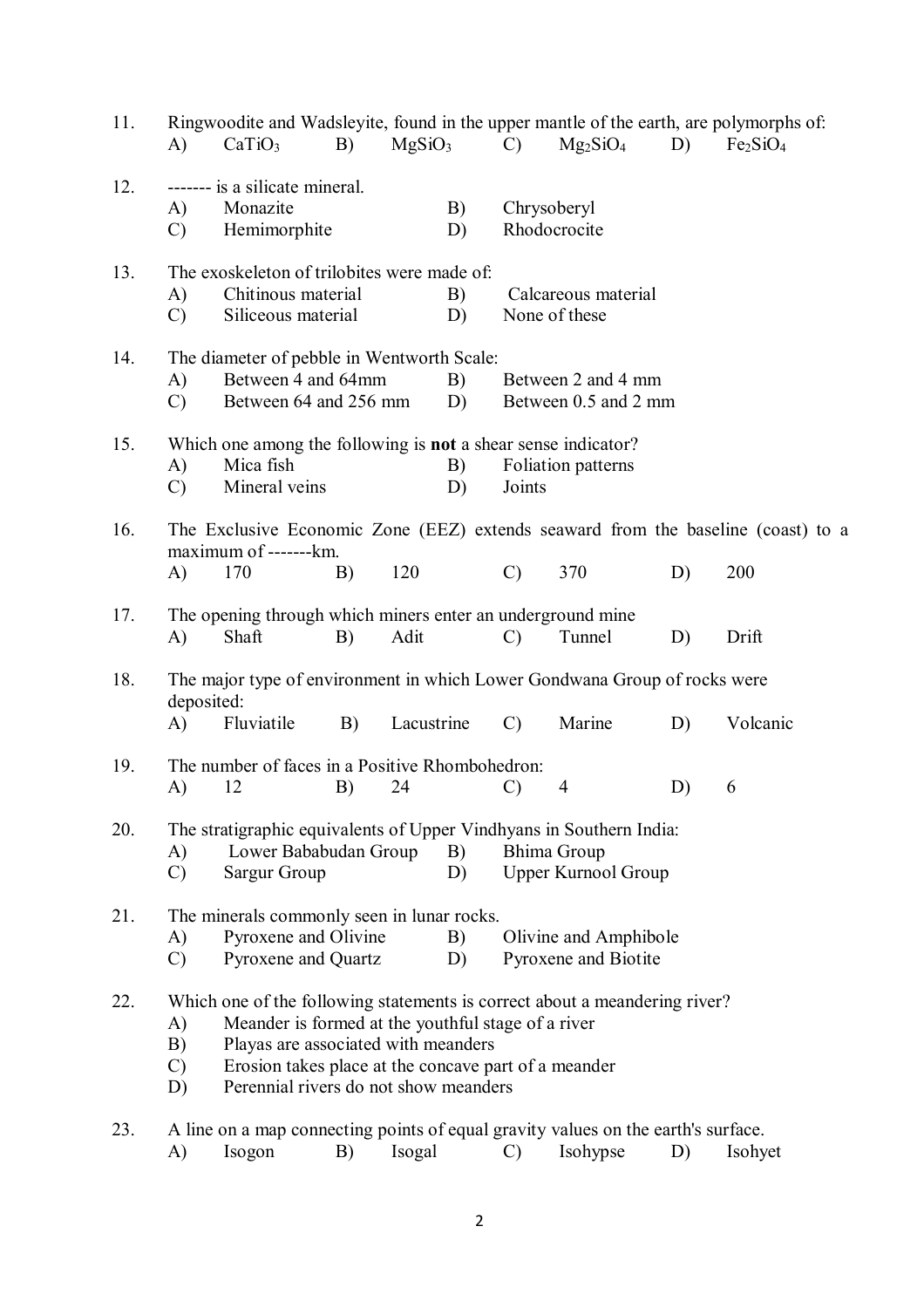| 24. |                                  | from each other                                                                                                                                            |    |                      |                                        | -------- of a sensor system is its capability to discriminate two closely spaced objects |                                                                          |    |                  |  |  |
|-----|----------------------------------|------------------------------------------------------------------------------------------------------------------------------------------------------------|----|----------------------|----------------------------------------|------------------------------------------------------------------------------------------|--------------------------------------------------------------------------|----|------------------|--|--|
|     | A)<br>$\mathcal{C}$              | Texture<br>Resolution                                                                                                                                      |    |                      | B)<br>D)                               | Tone                                                                                     | Magnification                                                            |    |                  |  |  |
| 25. | A)                               | The average width of the continental slope<br>$10 \text{ km}$                                                                                              | B) | 40 km                |                                        | $\mathcal{C}$                                                                            | 30 km                                                                    | D) | $20 \mathrm{km}$ |  |  |
| 26. | A)                               | Which among the following is a large-scale map?<br>1:1000000                                                                                               | B) | 1:100000             |                                        | $\mathcal{C}$                                                                            | 1:50000                                                                  | D) | 1:10000          |  |  |
| 27. | A)<br>$\mathcal{C}$              | Mie scattering is caused by:<br>Dust and fog<br>Smoke and Haze                                                                                             |    |                      | B)<br>D)                               |                                                                                          | Air molecules<br>None of these                                           |    |                  |  |  |
| 28. | A)                               | Phobos and Deimos are the two natural satellities of:<br>Saturn                                                                                            | B) | Mercury              |                                        | $\mathcal{C}$                                                                            | Mars                                                                     | D) | Jupiter          |  |  |
| 29. | A)                               | Transpression fault is a type of ----------- fault.<br>Strike-slip                                                                                         | B) | Dip-slip             |                                        | $\mathcal{C}$                                                                            | Oblique-slip                                                             | D) | Diagonal-slip    |  |  |
| 30. | A)<br>B)<br>$\mathcal{C}$<br>D)  | Orbit at an altitude of 35786 km<br>Makes one revolution in 24 hours<br>Synchronous with the Sun's rotation<br>Coverage is limited to $70^0$ N to $70^0$ S |    |                      |                                        |                                                                                          | Which among the following is not correct about geostationary satellites? |    |                  |  |  |
| 31. | A)                               | The typical secondary sulphide ore of copper<br>Bornite                                                                                                    | B) | Chalcocite           |                                        | $\mathcal{C}$                                                                            | Tetrahedrite                                                             | D) | Covellite        |  |  |
| 32. | a.<br>b.<br>$\mathbf{c}$ .<br>d. | Match the following:<br>Chenier ridge<br>Arete<br>Bolson.<br>Natural levee                                                                                 |    | 1.<br>2.<br>3.<br>4. | Glacial<br>Aeolian<br>Fluvial<br>Beach |                                                                                          |                                                                          |    |                  |  |  |
|     | A)<br>$\mathcal{C}$              | $a-3$ , $b-4$ , $c-2$ , $d-1$<br>$a-4$ , $b-1$ , $c-2$ , $d-3$                                                                                             |    |                      | B)<br>D)                               |                                                                                          | $a-3$ , $b-1$ , $c-4$ , $d-2$<br>$a-2$ , $b-4$ , $c-1$ , $d-3$           |    |                  |  |  |
| 33. | A)<br>$\mathcal{C}$              | Pandarettu deposit in Palakkad district of Kerala contains:<br>Iron ore<br>Crystalline limestone                                                           |    |                      | B)<br>D)                               | Muscovite<br>Graphite                                                                    |                                                                          |    |                  |  |  |
| 34. | A)                               | Scheelite, ferberite and huebnerite are ores of:<br>Platinum                                                                                               | B) | <b>Bismuth</b>       |                                        | $\mathcal{C}$                                                                            | Antimony                                                                 | D) | Tungsten         |  |  |
| 35. | A)                               | Aquamarine is a gem variety of :<br>Topaz                                                                                                                  | B) | Beryl                |                                        | $\mathcal{C}$                                                                            | Corundum                                                                 | D) | Chrysoberyl      |  |  |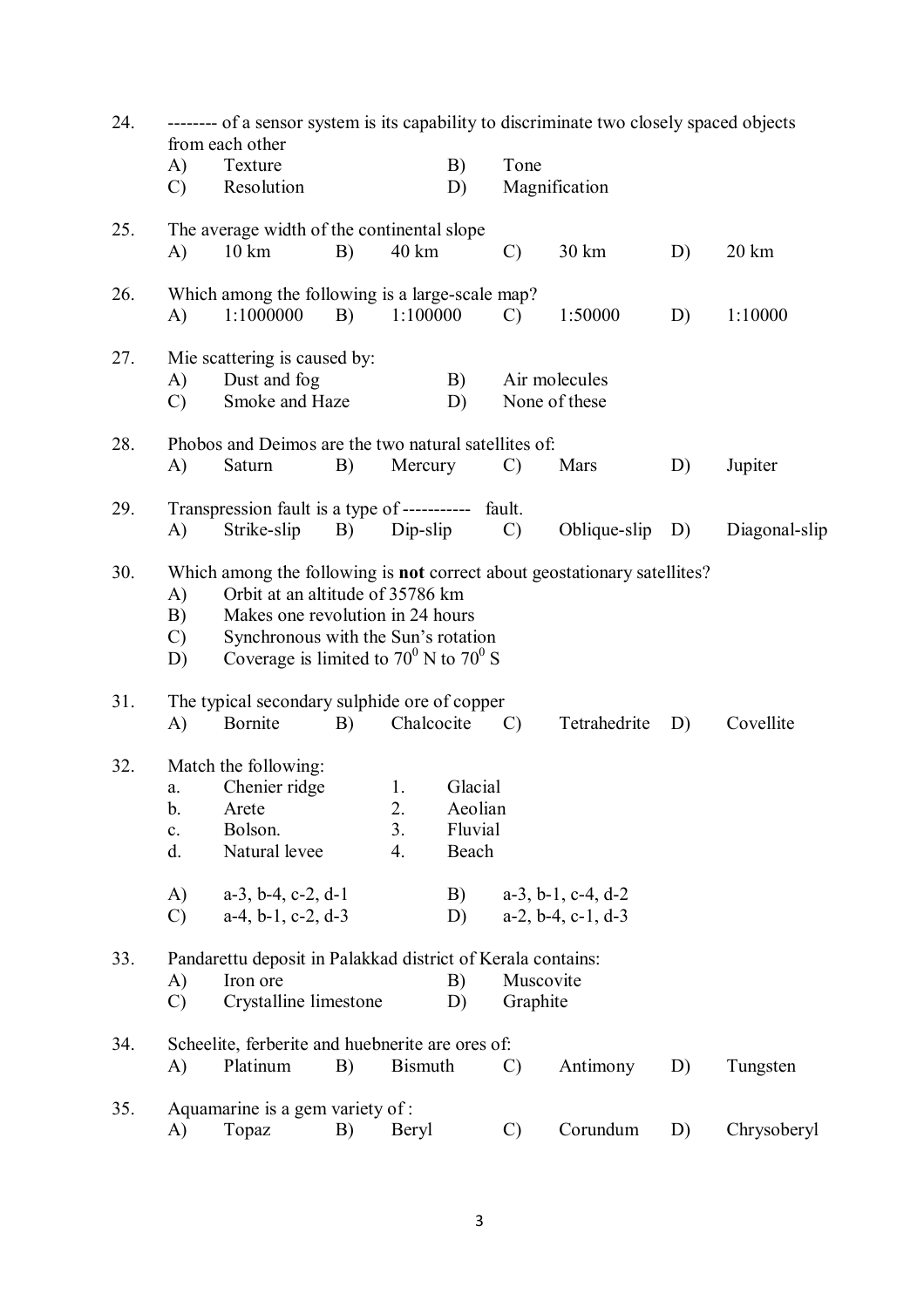| 36. | Which one of the following is <b>not</b> a basic refractory mineral?<br>Dolomite<br>A)<br>Kyanite<br>B)                                                                                                                                                                                                                                       |          | $\mathcal{C}$              | Magnesite                                              | D) | Chromite |  |  |
|-----|-----------------------------------------------------------------------------------------------------------------------------------------------------------------------------------------------------------------------------------------------------------------------------------------------------------------------------------------------|----------|----------------------------|--------------------------------------------------------|----|----------|--|--|
| 37. | Which one of the following is <b>not</b> a passive geophysical method of exploration?<br>Self-potential method<br>A)<br>Magneto-telluric method<br>$\mathcal{C}$<br>D)                                                                                                                                                                        | B)       |                            | Gravity method<br><b>Electrical Resistivity method</b> |    |          |  |  |
| 38. | Bouma Sequence is a characteristic sequence of sedimentary structures occurring in:<br>Pyroclasts<br>A)<br>Glacio-fluvial deposits<br>$\mathcal{C}$                                                                                                                                                                                           | B)<br>D) | Ophiolites<br>Turbidites   |                                                        |    |          |  |  |
| 39. | Presence of more than one kind of bond in a single mineral makes it:<br>Homodesmic<br>A)<br>Dibondic<br>$\mathcal{C}$                                                                                                                                                                                                                         | B)<br>D) | Heterodesmic<br>Polydesmic |                                                        |    |          |  |  |
| 40. | Ocimum centraliafricanum is an indicator plant for ---------- deposits.<br>A)<br>Zinc<br>Manganese<br>B)                                                                                                                                                                                                                                      |          | $\mathcal{C}$              | Copper                                                 | D) | Gold     |  |  |
| 41. | Which one among the following is <b>not</b> correct about the earth?<br>The polar diameter is lesser than the equatorial diameter<br>A)<br>The surface area of the earth is $510.1$ million $km^2$<br>B)<br>The average radius of the earth is 6371km<br>$\mathcal{C}$<br>The average density of the earth is $3.51$ gm/cm <sup>3</sup><br>D) |          |                            |                                                        |    |          |  |  |
| 42. | "The degree and direction of the pitch of a fold are often indicated by those of the axes<br>of the minor plications on its side"<br>Ramsay's Rule<br>A)<br>Rule of V's<br>$\mathcal{C}$                                                                                                                                                      | B)<br>D) |                            | Pumpelly's Rule<br>Donath and Parker Rule              |    |          |  |  |
| 43. | Red Sea is an example of ------------ structure.<br>Faulted<br>A)<br>$\mathcal{C}$<br>Erosional                                                                                                                                                                                                                                               | B)<br>D) | Folded                     | Residual volcanic                                      |    |          |  |  |
| 44. | Choose the correct statement :<br>Vector methods are preferred for network analysis<br>A)<br>Vector methods are preferred for quick and cheap overlay<br>B)<br>Raster data structure is preferred for high quality line drawing<br>$\mathcal{C}$<br>Accurate geographic location of data is maintained<br>D)                                  |          |                            |                                                        |    |          |  |  |
| 45. | Point of zero curvature, where the sense of curvature of a fold changes from a convex<br>to a concave line:<br><b>Inflection Point</b><br>A)<br>Hinge<br>$\mathcal{C}$                                                                                                                                                                        | B)<br>D) | Crest<br>Trough            |                                                        |    |          |  |  |
| 46. | Surface Seismic waves that propagate on the earth's surface in a rolling motion similar<br>to that of ocean waves<br>Rayleigh waves<br>A)<br>Secondary waves<br>$\mathcal{C}$                                                                                                                                                                 | B)<br>D) | Love waves<br>Shear waves  |                                                        |    |          |  |  |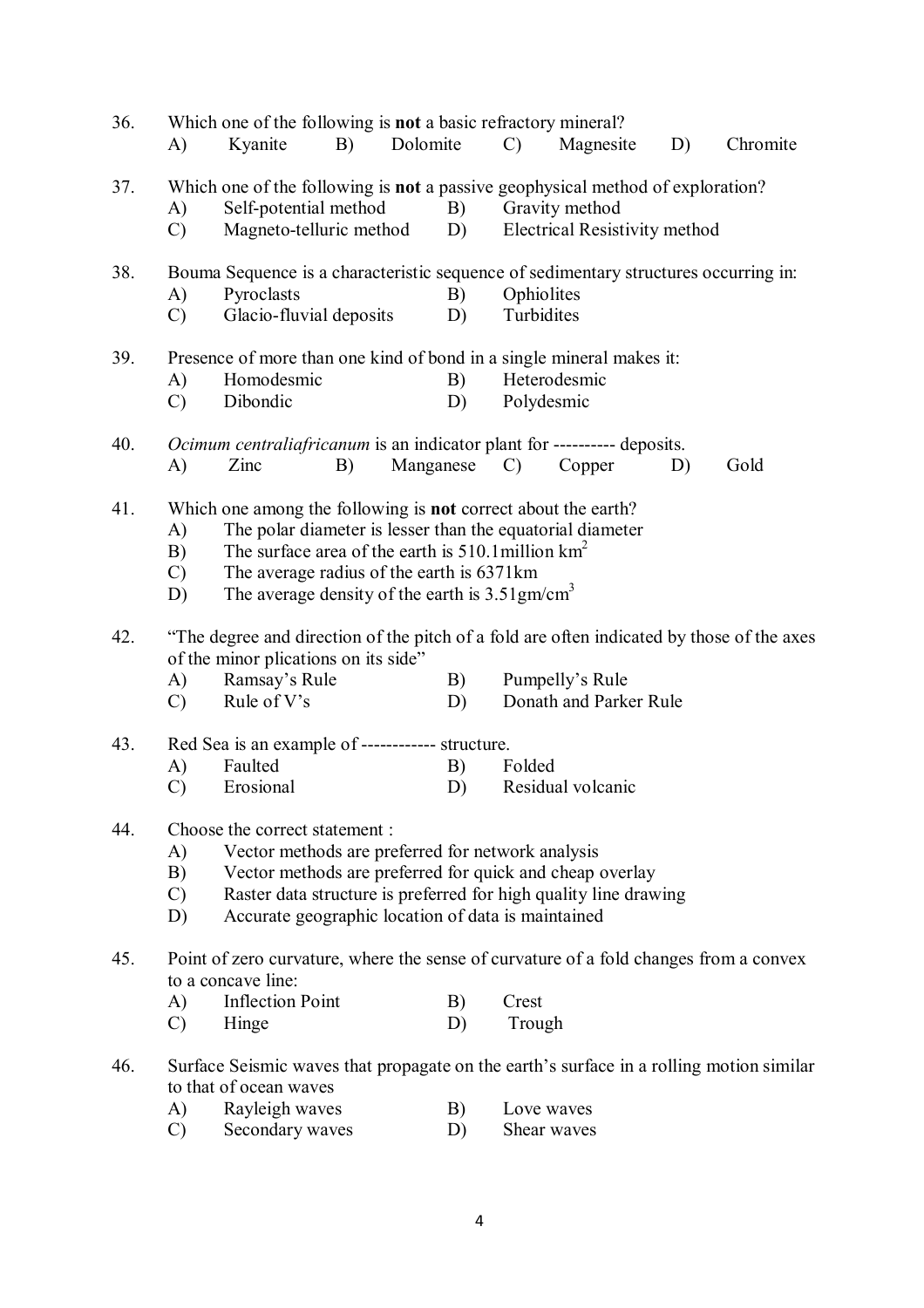| 47. |               | Spinifex texture is characteristic of:                                         |    |          |    |                |                                |    |          |
|-----|---------------|--------------------------------------------------------------------------------|----|----------|----|----------------|--------------------------------|----|----------|
|     | A)            | Ophiolites                                                                     |    |          | B) | Komatiites     |                                |    |          |
|     | $\mathcal{C}$ | Carbonatites                                                                   |    |          | D) | Phonolites     |                                |    |          |
| 48. |               | A source of magma located within a plate and away from plate boundaries:       |    |          |    |                |                                |    |          |
|     | A)            | Magma pool                                                                     |    |          | B) | Lava Pool      |                                |    |          |
|     | $\mathcal{C}$ | Hotspot                                                                        |    |          | D) |                | Magma dome                     |    |          |
|     |               |                                                                                |    |          |    |                |                                |    |          |
| 49. |               | Match the lithostratigraphic units with their Geologic Age.                    |    |          |    |                |                                |    |          |
|     | a.            | Patcham Formation                                                              |    |          |    | 1.             | Mio-Pliocene                   |    |          |
|     | b.            | <b>Cumbum Formation</b>                                                        |    |          |    | $\overline{2}$ | <b>Upper Cretaceous</b>        |    |          |
|     | $c_{\cdot}$   | Cuddalore sandstone Formation                                                  |    |          |    | 3.             | Jurassic                       |    |          |
|     | d.            | Nimar sandstone Formation                                                      |    |          |    | 4.             | Proterozoic                    |    |          |
|     | (A)           | $a-4$ , $b-1$ , $c-3$ , $d-2$                                                  |    |          | B) |                | $a-3$ , $b-4$ , $c-1$ , $d-2$  |    |          |
|     | $\mathcal{C}$ | $a-1$ , $b-4$ , $c2$ , $d-3$                                                   |    |          | D) |                | $a-4, b-2, c-1, d-3$           |    |          |
|     |               |                                                                                |    |          |    |                |                                |    |          |
| 50. |               | --------- was a super continent which existed at about 1.1 billion years ago.  |    |          |    |                |                                |    |          |
|     | A)            | Gondwanaland                                                                   |    |          | B) | Pangaea        |                                |    |          |
|     | $\mathcal{C}$ | Rodinia                                                                        |    |          | D) | Panthalassa    |                                |    |          |
| 51. |               | An exceptionally rich shoot or bunch of ore is called:                         |    |          |    |                |                                |    |          |
|     | A)            | Lode                                                                           | B) | Pitch    |    | $\mathcal{C}$  | Flat                           | D) | Bonanza  |
|     |               |                                                                                |    |          |    |                |                                |    |          |
| 52. |               | High pressure environment results in:                                          |    |          |    |                |                                |    |          |
|     | A)            | Open structures                                                                |    |          |    |                |                                |    |          |
|     | B)            | Compact structures                                                             |    |          |    |                |                                |    |          |
|     | $\mathcal{C}$ | Both compact and open structures,                                              |    |          |    |                |                                |    |          |
|     | D)            | Dense structures.                                                              |    |          |    |                |                                |    |          |
| 53. |               | The process of formation of chromite:                                          |    |          |    |                |                                |    |          |
|     | A)            | Magmatic differentiation                                                       |    |          |    |                | B) Hydrothermal cavity filling |    |          |
|     |               | C) Residual Concentration                                                      |    |          | D) |                | Hydrothermal replacement       |    |          |
|     |               |                                                                                |    |          |    |                |                                |    |          |
| 54. |               | Froth Floatation Process is used for the separation of metal/s from ------ores |    |          |    |                |                                |    |          |
|     | A)            | Oxide                                                                          | B) | Sulphide |    | $\mathcal{C}$  | Silicate                       | D) | Sulphate |
|     |               |                                                                                |    |          |    |                |                                |    |          |
| 55. |               | The oxide ore mineral found in the beach sands of Kerala:                      |    |          |    |                |                                |    |          |
|     | A)            | Zircon                                                                         | B) | Ilmenite |    | $\mathcal{C}$  | Monazite                       | D) | Garnet   |
| 56. |               | Platinum occurs only in --------.                                              |    |          |    |                |                                |    |          |
|     | A)            | Acid rocks to intermediate rocks                                               |    |          |    |                |                                |    |          |
|     | B)            | Intermediate rocks.                                                            |    |          |    |                |                                |    |          |
|     | $\mathcal{C}$ | Basic rocks.                                                                   |    |          |    |                |                                |    |          |
|     | D)            | Mafic to Ultrabasic rocks.                                                     |    |          |    |                |                                |    |          |
|     |               |                                                                                |    |          |    |                |                                |    |          |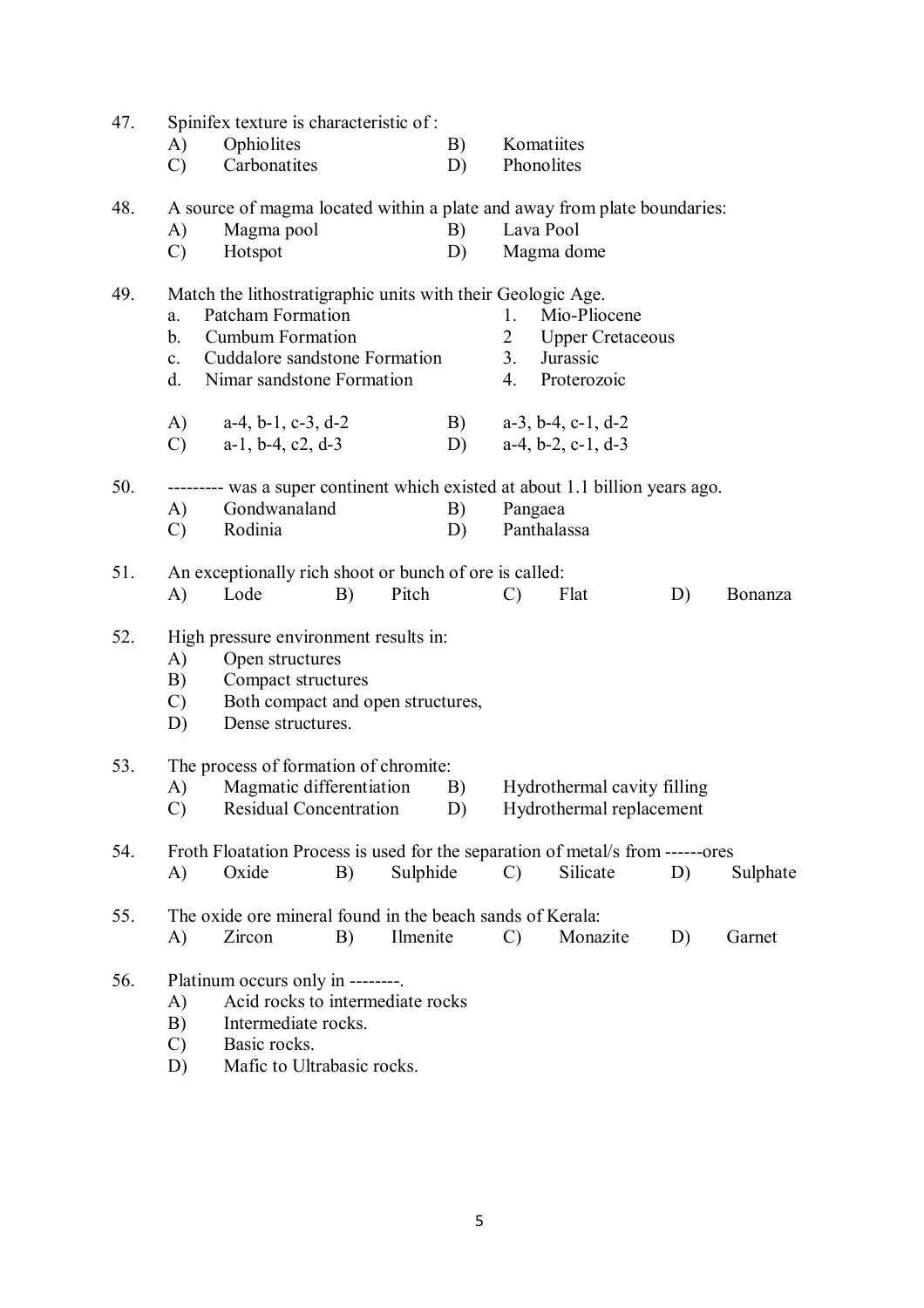57. Match the following:

| a. Stockworks.   |    | 1. Mineralization along the crests of anticlines.            |
|------------------|----|--------------------------------------------------------------|
| b. Saddle reefs. |    | 2. Transverse and nearly parallel fractures filled with ore. |
| c. Ladder veins. |    | 3. Interlacing network of ore-bearing veinlets.              |
| d. Gash veins.   | 4. | Small wedge-shaped fissures filled with the ores.            |

A) a-2, b-1, c-3, d-4 B) a-1, b-2, c-3, d-4

C) a-3, b-1, c-2, d-4 D) a-4, b-3, c-2, d-1

58. The mineral which shows negative relief: A) Leucite B) Quartz C) Diamond D) Sillimanite

- 59. Choose the one with increasing order of specific gravity:
	- A) Siderite, Magnesite, Dolomite, Calcite
	- B) Calcite, Magnesite, Siderite, Dolomite<br>C) Calcite, Dolomite, Magnesite, Siderite
	- C) Calcite, Dolomite, Magnesite, Siderite
	- D) Calcite, Siderite, Magnesite, Dolomite
- 60. DTH method is suitable for drilling deep water wells in --------.
	- A) Soft sediments
	- B) Soft Sedimentary rocks
	- C) Hard igneous and metamorphic rocks
	- D) Unconsolidated sediments
- 61. The Indian Himalayan Region passes through -----------.
	- A) Haryana, Uttarakhand, Himachal Pradesh, Arunachal Pradesh
	- B) Arunachal Pradesh, Manipur, Jharkhand, Meghalaya
	- C) Manipur, Meghalaya, Mizoram, Nagaland, Sikkim
	- D) Rajasthan, Punjab, Haryana, Himachal Pradesh, Uttarakhand
- 62. Which among the following is correct?
	- A) In cross –cutting veins the least continuous one is the youngest
	- B) Inclusions are older than the rocks in which they are found
	- C) Intrusions are older than the rocks that have been affected by intrusion
	- D) The rocks above an unconformity are older than the unconformity

63. In which following Period of the Geologic Time did flowering plants appear?

- A) Carboniferous B) Devonian
- C) Cretaceous D) Triassic
- 64. Which one of the following has lithostratigraphic units only?
	- A) Bed-System-Formation-Group
	- B) Supergroup-Group-Formation-Bed
	- C) Period -Member-Group-Supergroup
	- D) Member-Zone-Era-Formation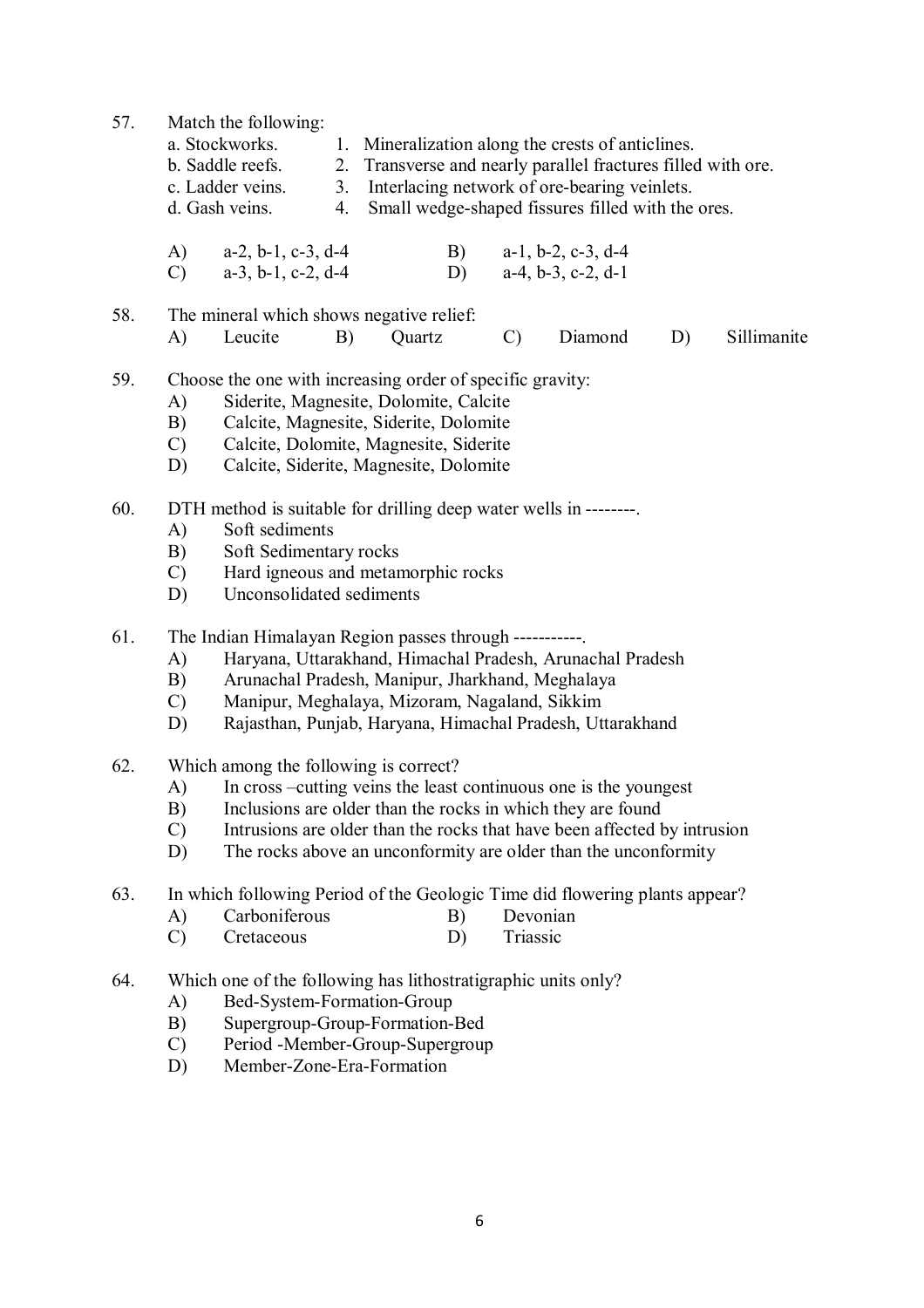- 65. In a stress ellipsoid
	- A) the axes are proportional in length and parallel to the principal stress vectors
	- B) the axes are proportional in length and perpendicular to the principal stress vectors
	- C) the axes are proportional in length and parallel / perpendicular to the principal stress vectors
	- D) the axes need not be proportional in length or parallel to the principal stress vectors

66. Contact aureole is commonly found around metamorphosed -----------

- A) Ferruginous rocks B) Calcareous rocks
- C) Argillaceous rocks D) Basalt

### 67. Which one of the following is **not** an index fossil?

- A) Ammonites B) Trilobites<br>
C) Nautiloids D) Graptolite
- Graptolites **D**
- 68. Gulcheru Quartzite formation belongs to ---------Supergroup. A) Delhi B) Cuddapah C) Vindhyan D) Dharwar

69. Face-centred Bravais lattice is seen in ------------ system/s.

- A) Cubic and Orthorhombic B) Tetragonal and Orthorhombic
- C) Cubic and Tetragonal D) Cubic and hexagonal

## 70. Which one of the following statement is **not** true about the Geology of Kerala?

- A) Equivalents of Sargur schists are found in North Kerala
- B) All the charnockites of Kerala are of metamorphic origin
- C) Quilon formation is of Middle Miocene age
- D) Basic dykes of Cretaceous age are found in Palakkad district
- 71. Which among the following is **not** correct about Inductively Coupled Plasma Mass Spectrometry (ICP-MS):
	- A) Can detect concentration of each element at ppm level
	- B) Can detect all elements at once
	- C) Cannot measure the individual isotopes of each element
	- D) Uses simple spectra

#### 72. Long -term changes in the geochemical cycle:

- A) Periodic changes B) Perennial changes
- C) Constant changes D) Secular changes.
- 73. If the content of fluoride is > ---- /litre in drinking water, it harmfully affects the teeth and bones in human beings.
	- A) 1.5 mg B) 0.5 mg C) 1.0 gm D) 1.25 mg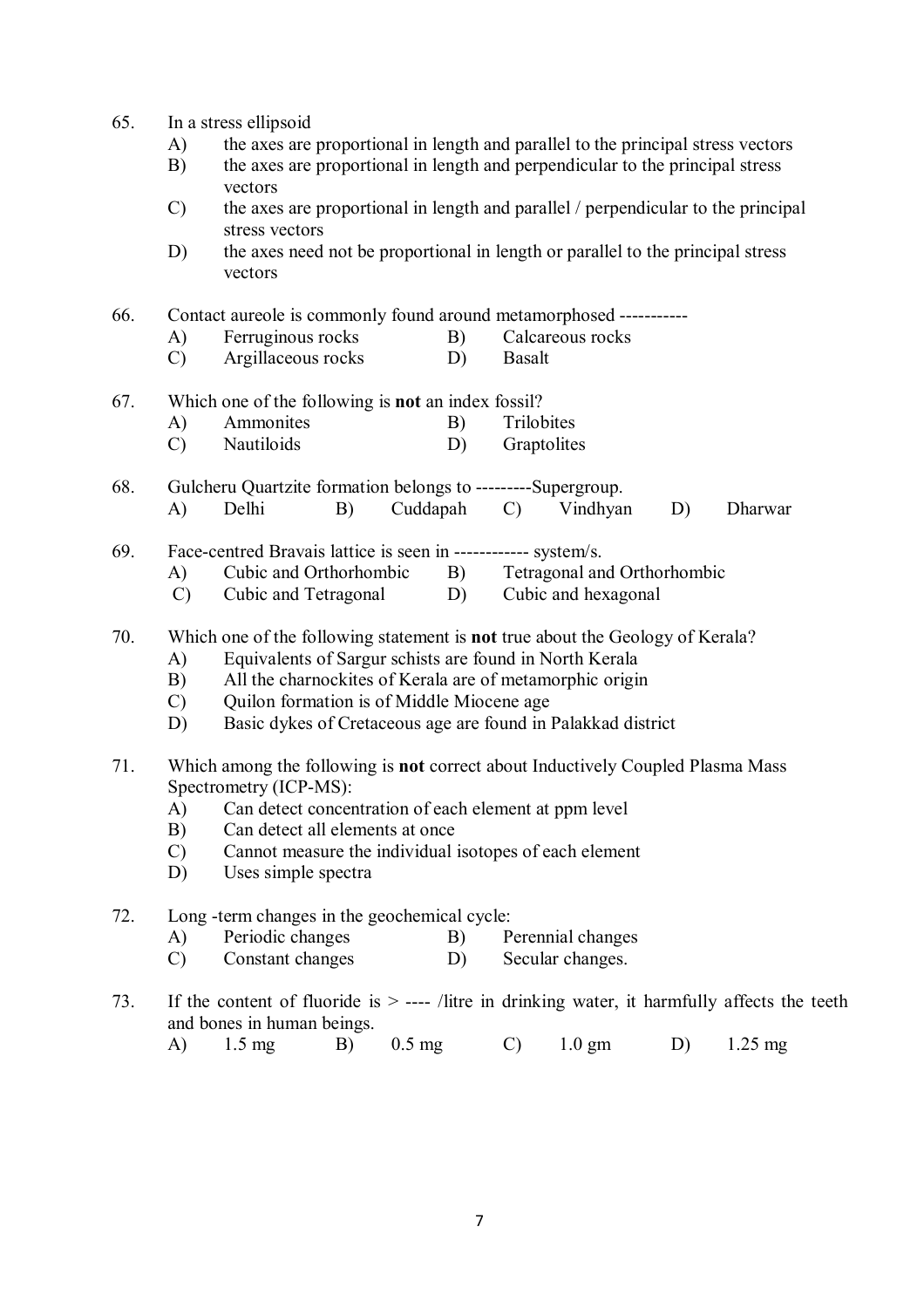| 74. | A)<br>B)<br>$\mathcal{C}$<br>D) | pumped<br>Water table does not follow topography<br>Water table is above the ground surface in lakes                                                                            |    |            |          |               | Which one of the following statements is <b>not</b> true about water table?<br>Water table changes when discharge is not balanced by recharge<br>Water table is depressed near wells from which large amount of water is |    |            |
|-----|---------------------------------|---------------------------------------------------------------------------------------------------------------------------------------------------------------------------------|----|------------|----------|---------------|--------------------------------------------------------------------------------------------------------------------------------------------------------------------------------------------------------------------------|----|------------|
| 75. | A)                              | 4                                                                                                                                                                               | B) | 5          |          | $\mathcal{C}$ | In the Moh's Scale of Hardness there are ---------- silicate minerals.<br>3                                                                                                                                              | D) | 6          |
| 76. | A)                              | Turbidites are commonly associated with ---------- environment.<br>Lacustrine                                                                                                   | B) | Aeolian    |          | $\mathcal{C}$ | Deep Marine D)                                                                                                                                                                                                           |    | Fluvial    |
| 77. | A)<br>$\mathcal{C}$             | Monoclinic<br>Isometric                                                                                                                                                         |    |            | B)<br>D) | Tetragonal    | In which of the following system does maximum number of solids crystallize?<br>Orthorhombic                                                                                                                              |    |            |
| 78. | A)                              | Corundum                                                                                                                                                                        | B) | Microcline |          | $\mathcal{C}$ | ------ does not find a place in the list of Salic minerals in C I P W norm.<br>Nepheline                                                                                                                                 | D) | Leucite    |
| 79. | A)                              | elements for:<br>Chromium                                                                                                                                                       | B) | Copper     |          | $\mathcal{C}$ | Arsenic, antimony, tellurium, selenium and mercury are considered as pathfinder<br>Gold                                                                                                                                  | D) | Platinum   |
| 80. | A)                              | Glaucophane B)                                                                                                                                                                  |    | Grunerite  |          | $\mathcal{C}$ | Which among the following does not belong to the amphibole group?<br>Glauconite                                                                                                                                          | D) | Gedrite    |
| 81. | A)                              | Choose the mineral with <b>four</b> sets of cleavages<br>Sphalerite                                                                                                             | B) | Fluorite   |          | $\mathcal{C}$ | Calcite                                                                                                                                                                                                                  | D) | Orthoclase |
| 82. | A)<br>$\mathcal{C}$             | Paragenesis<br>Facies                                                                                                                                                           |    |            | B)<br>D) | Zoning        | The sequence in which the minerals are formed in an ore deposit is called:<br><b>Reaction Series</b>                                                                                                                     |    |            |
| 83. | A)                              | The most abundant non-metal in the crust of the earth:<br>Nitrogen                                                                                                              | B) | Magnesium  |          | $\mathcal{C}$ | Oxygen                                                                                                                                                                                                                   | D) | Hydrogen   |
| 84. | A)                              | Fission Track dating method is used in -------- bearing minerals.<br>Uranium                                                                                                    | B) | Thorium    |          | $\mathcal{C}$ | Potassium                                                                                                                                                                                                                | D) | Rubidium   |
| 85. | A)<br>$\mathcal{C}$             | Carbonatite<br>Anorthosite                                                                                                                                                      |    |            | B)<br>D) | Gabbro        | Minette, Kersantite, Vogesite and Spessartite are different types of:<br>Lamprophyre                                                                                                                                     |    |            |
| 86. | A)<br>B)<br>$\mathcal{C}$<br>D) | The type of basalts which are typically associated with hotspots:<br>Normal Mid Ocean Ridge Basalts (N-MORB)<br>Orogenic basalts<br>Ocean Island Basalts (OIB)<br>None of these |    |            |          |               |                                                                                                                                                                                                                          |    |            |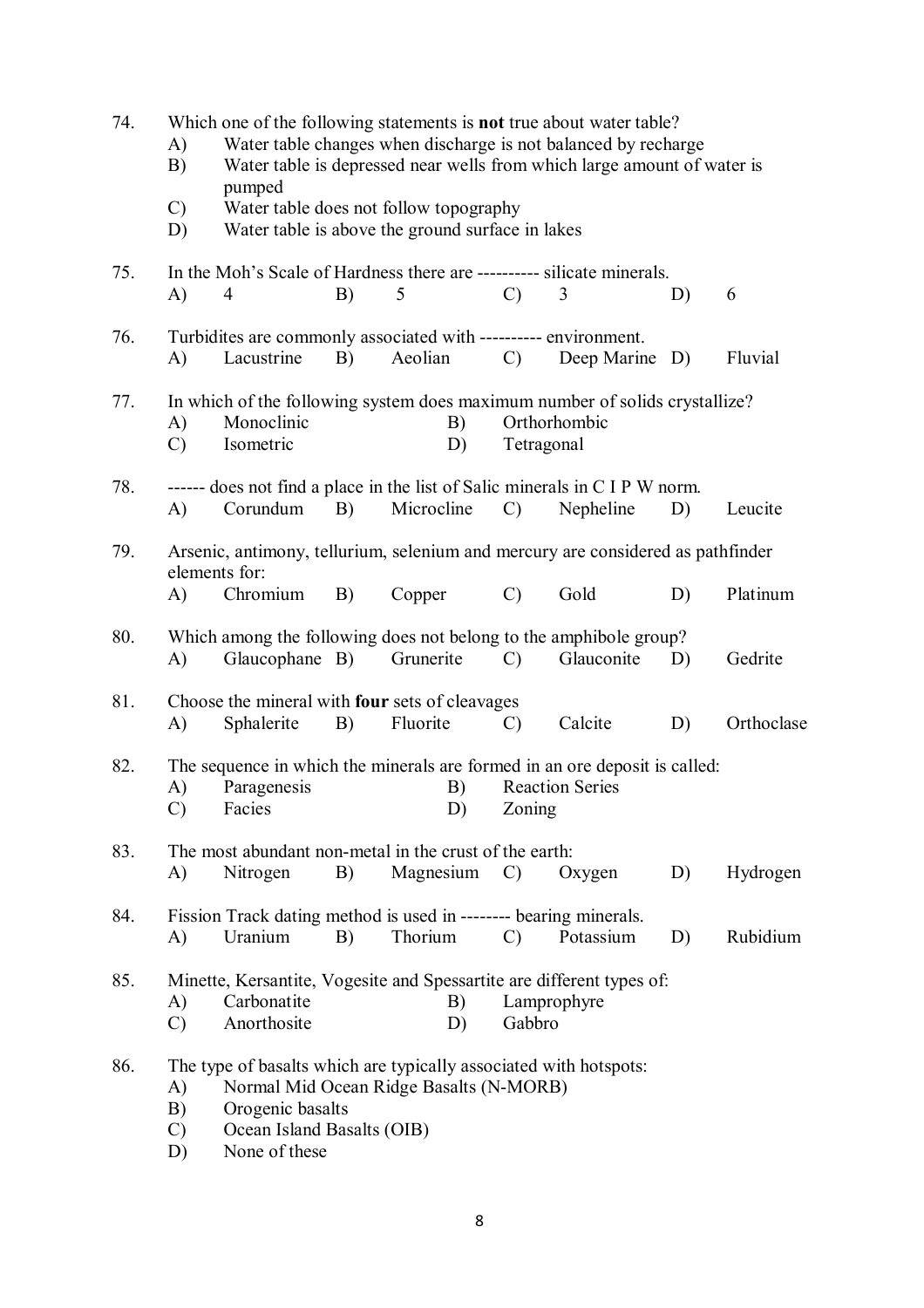| 87. | An intrusive form parallel to the bedding plane or foliation of folded country rock<br>Laccolith<br>B)<br>Cone sheet<br>Lopolith<br>A)<br>$\mathcal{C}$<br>D)<br>Phacolith                                                                                                                                                                          |  |  |  |  |  |  |  |  |  |
|-----|-----------------------------------------------------------------------------------------------------------------------------------------------------------------------------------------------------------------------------------------------------------------------------------------------------------------------------------------------------|--|--|--|--|--|--|--|--|--|
| 88. | How many principal sections are there for a uniaxial crystal?<br>A)<br>B)<br>2<br>$\mathcal{C}$<br>D)<br>$\mathbf{1}$<br>3<br>4                                                                                                                                                                                                                     |  |  |  |  |  |  |  |  |  |
| 89. | The system which has melts analogous in composition to simplified anhydrous basaltic<br>magmas:<br>A)<br>Nepheline-Albite-Anorthite B)<br>Diopside-Anorthite-Albite<br>Albite-Orthoclase-Anorthite D)<br>Diopside-Forsterite-Silica<br>$\mathcal{C}$                                                                                                |  |  |  |  |  |  |  |  |  |
| 90. | Which among the following is not true about High Field Strength Elements?<br>Have high charge<br>Are typically incompatible<br>A)<br>B)<br>Have a large ionic radius<br>TA, Zr, Hf, Nb are examples<br>$\mathcal{C}$<br>D)                                                                                                                          |  |  |  |  |  |  |  |  |  |
| 91. | Assertion $(A)$ : Minerals crystallizing in the isometric system are optically<br>isotropic<br>Reason (R).: All sections of uniaxial and biaxial minerals are anisotropic                                                                                                                                                                           |  |  |  |  |  |  |  |  |  |
|     | A)<br>Both A and R are true and R explains A<br>Both A and R are true but R does not explain A<br>B)<br>A is true but R is false<br>$\mathcal{C}$<br>A is false but R is true<br>D)                                                                                                                                                                 |  |  |  |  |  |  |  |  |  |
| 92. | In tabling (ore beneficiation)------------of particles is made use of<br>B)<br>Electrical conductivity<br>A)<br>Gravity<br>Magnetic property<br>$\mathcal{C}$<br>Surface tension<br>D)                                                                                                                                                              |  |  |  |  |  |  |  |  |  |
| 93. | Assertion (A) : Petroleum is found only in Tertiary rocks in India<br>Reason (R).: Rotary drills are used for extraction of petroleum<br>Both A and R are true and R explains A<br>A)<br>Both A and R are true but R does not explain A<br>B)<br>A is true but R is false<br>$\mathcal{C}$<br>A is false but R is true<br>D)                        |  |  |  |  |  |  |  |  |  |
| 94. | Assertion (A) : Thick lignite seams are mined at Neyveli from Cuddalore formation<br>Reason (R).: Thin lignite seams are found in Quilon formation of Kerala<br>Both A and R are true and R explains A<br>A)<br>B)<br>Both A and R are true but R does not explain A<br>A is true but R is false<br>$\mathcal{C}$<br>A is false but R is true<br>D) |  |  |  |  |  |  |  |  |  |
| 95. | Assertion (A) : Garnets typically occur in metamorphic rocks<br>Reason (R).: Some varieties of garnets are noticed in igneous rocks<br>Both A and R are true and R explains A<br>A)<br>Both A and R are true but R does not explain A<br>B)<br>$\mathcal{C}$<br>A is true but R is false                                                            |  |  |  |  |  |  |  |  |  |

D) A is false but R is true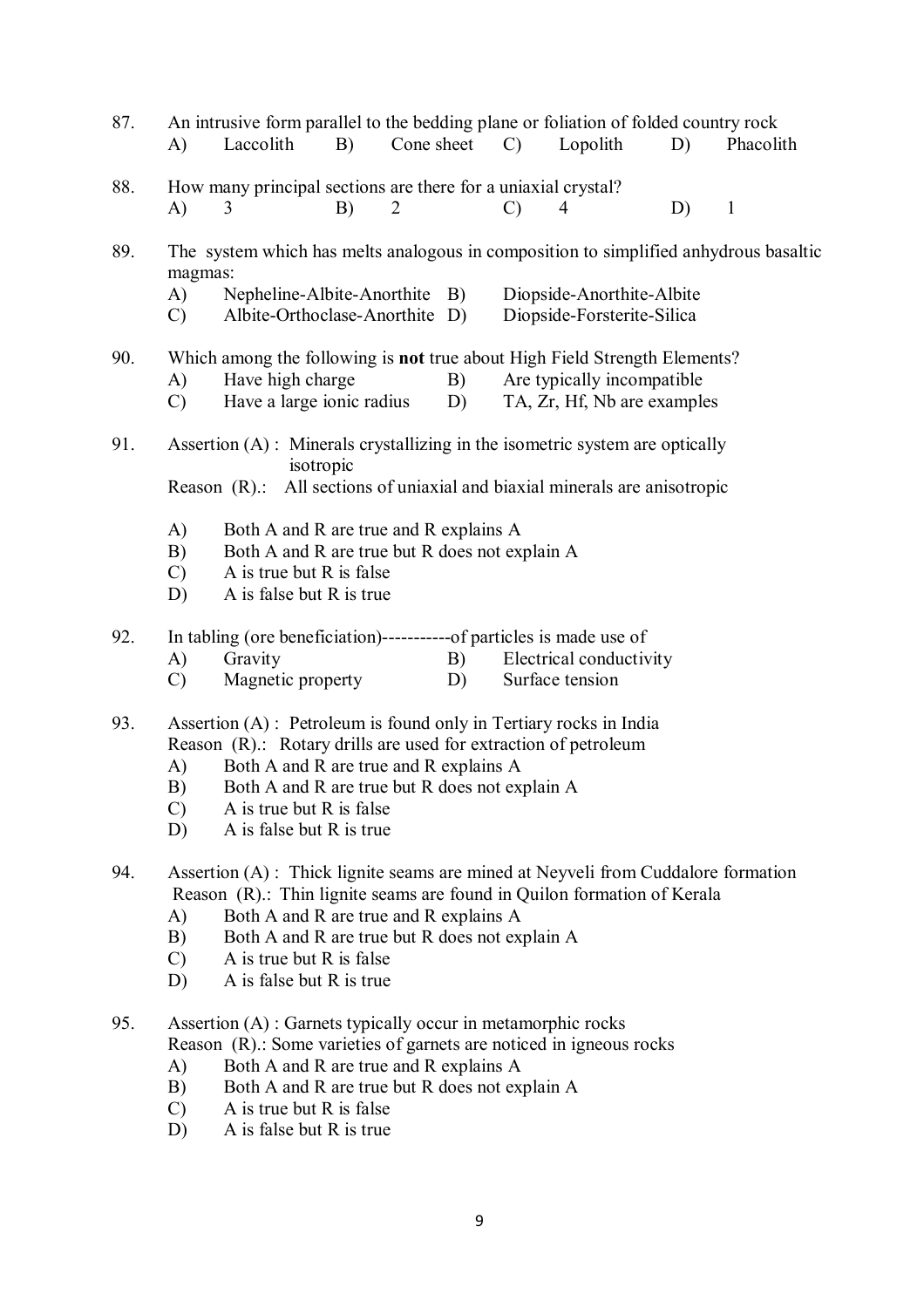| 96.  |                | Find the mismatch                                                     |                                                      |               |               |                             |                               |    |           |  |  |
|------|----------------|-----------------------------------------------------------------------|------------------------------------------------------|---------------|---------------|-----------------------------|-------------------------------|----|-----------|--|--|
|      | A)<br>B)       | Glaucophane<br>Cancrinite                                             |                                                      |               |               | Inosilicate<br>Sorosilicate |                               |    |           |  |  |
|      | $\mathcal{C}$  | Beryl                                                                 |                                                      |               | Cyclosilicate |                             |                               |    |           |  |  |
|      | D)             | Peridot                                                               |                                                      |               | Nesosilicate  |                             |                               |    |           |  |  |
| 97.  |                | Fossils of older age occurring in rocks of younger age are called -:  |                                                      |               |               |                             |                               |    |           |  |  |
|      | A)             | Guide fossils                                                         |                                                      |               | B)            | Ichnofossils                |                               |    |           |  |  |
|      | $\mathcal{C}$  | Leaked fossils                                                        |                                                      |               | D)            |                             | Reworked fossils              |    |           |  |  |
| 98.  |                | Match the following:                                                  |                                                      |               |               |                             |                               |    |           |  |  |
|      | a.             | Dacite                                                                |                                                      | 1.            |               |                             | Ultramafic volcanic rock      |    |           |  |  |
|      | b <sub>1</sub> | Lherzolite                                                            |                                                      | 2.            |               |                             | Intermediate volcanic rock    |    |           |  |  |
|      | $c_{\cdot}$    | Monzonite.                                                            |                                                      | 3.            |               |                             | Ultramafic plutonic rock      |    |           |  |  |
|      | d.             | Komatiite                                                             |                                                      | 4.            |               |                             | Intermediate plutonic rock    |    |           |  |  |
|      | A)             | $a-3$ , $b-4$ , $c-2$ , $d-1$                                         |                                                      |               | B)            |                             | $a-2, b-3, c-4, d-1$          |    |           |  |  |
|      | $\mathcal{C}$  | $a-3$ , $b-1$ , $c-2$ , $d-4$                                         |                                                      |               | D)            |                             | $a-4, b-3, c-1, d-2$          |    |           |  |  |
| 99.  |                | Find the mismatch:                                                    |                                                      |               |               |                             |                               |    |           |  |  |
|      | A)<br>B)       | Quartz<br>Orthoclase                                                  | $\qquad \qquad -$<br>$\frac{1}{2}$ and $\frac{1}{2}$ | Pericline law | Dauphine law  |                             |                               |    |           |  |  |
|      | $\mathcal{C}$  | Pyrite                                                                |                                                      | Spinel law    |               |                             |                               |    |           |  |  |
|      | D)             | Aragonite                                                             | $\overline{\phantom{0}}$                             |               | Cyclical twin |                             |                               |    |           |  |  |
| 100. |                | The average pH of the sea water is:                                   |                                                      |               |               |                             |                               |    |           |  |  |
|      | A)             | 7.0                                                                   | B)                                                   | 8.2           |               | $\mathcal{C}$               | 6.3                           | D) | 5.7       |  |  |
| 101. |                | Match the following:                                                  |                                                      |               |               |                             |                               |    |           |  |  |
|      | a.<br>b.       | Halite<br>Tourmaline.                                                 |                                                      | 1.<br>2.      | Pleochroic    | Pleochroic haloes           |                               |    |           |  |  |
|      | $\mathbf{c}$ . | <b>Staurolite</b>                                                     |                                                      | 3.            | Uniaxial      |                             |                               |    |           |  |  |
|      | d.             | <b>Biotite</b>                                                        |                                                      | 4.            | Isotropic     |                             |                               |    |           |  |  |
|      | A)             | $a-4$ , $b-1$ , $c-2$ , $d-3$                                         |                                                      |               | B)            |                             | $a-1$ , $b-2$ , $c-4$ , $d-3$ |    |           |  |  |
|      | $\mathcal{C}$  | $a-3$ , $b-1$ , $c-2$ , $d-4$                                         |                                                      |               | D)            |                             | $a-4, b-3, c-1, d-2$          |    |           |  |  |
| 102. |                | Which one of the following silica polymorphs has the highest density? |                                                      |               |               |                             |                               |    |           |  |  |
|      | A)             | $\alpha$ Quartz                                                       | B)                                                   | Stishovite    |               | $\mathbf{C}$ )              | $\beta$ Quartz                | D) | Tridymite |  |  |
| 103. |                | Uvarovite belongs to ----------family.                                |                                                      |               |               |                             |                               |    |           |  |  |
|      | A)             | Feldspathoid B)                                                       |                                                      | Garnet        |               | $\mathcal{C}$               | Amphibole                     | D) | Mica      |  |  |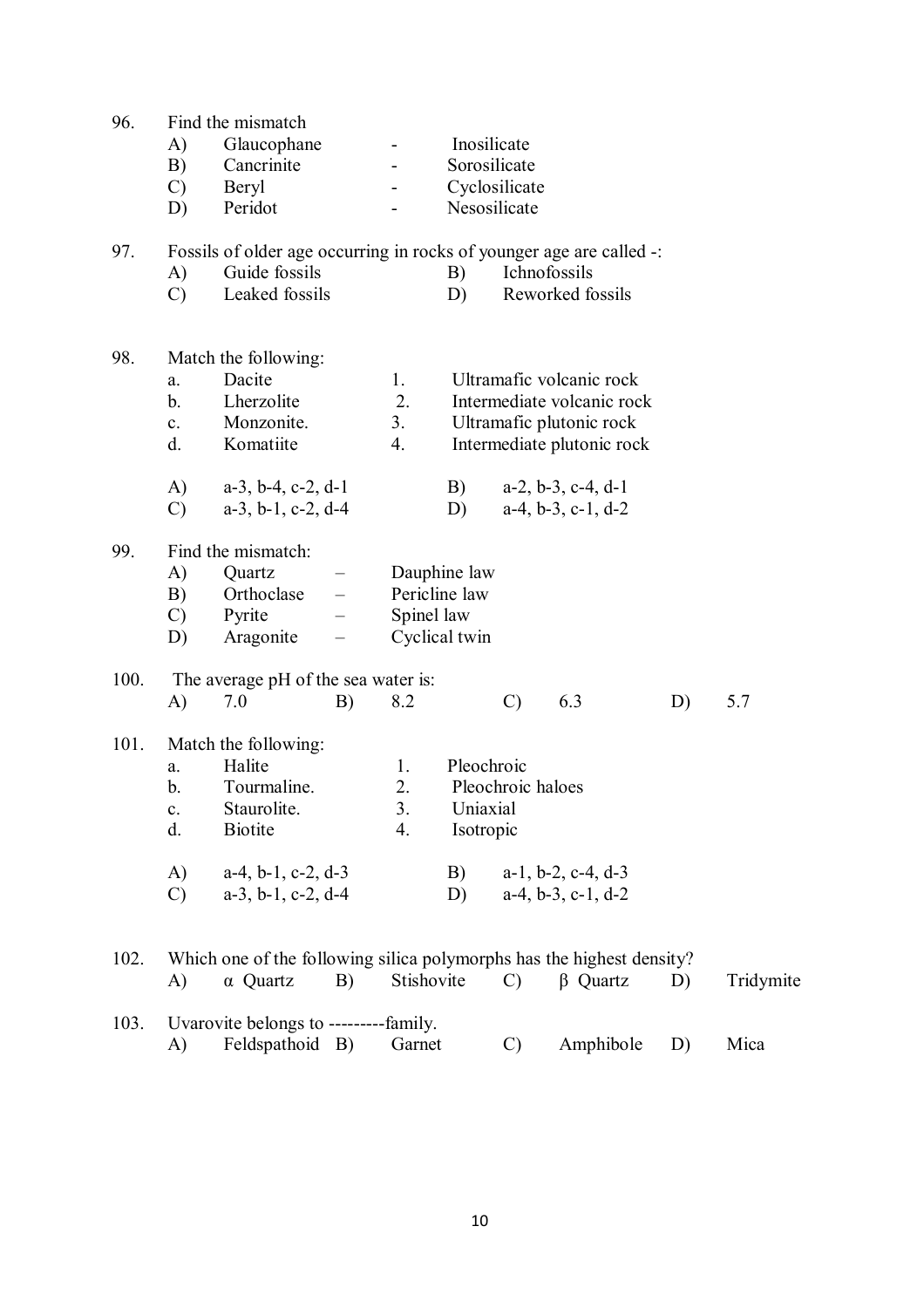| 104. | Assertion $(A)$ : Dunites are medium to fine grained<br>Reason (R).: Dunites are formed from anhydrous magmas |                                                                                                                                       |                |    |                                                                                                                               |  |  |  |  |  |  |  |
|------|---------------------------------------------------------------------------------------------------------------|---------------------------------------------------------------------------------------------------------------------------------------|----------------|----|-------------------------------------------------------------------------------------------------------------------------------|--|--|--|--|--|--|--|
|      | A)<br>B)                                                                                                      | Both A and R are true and R explains A<br>Both A and R are true but R does not explain A<br>A is true but R is false<br>$\mathcal{C}$ |                |    |                                                                                                                               |  |  |  |  |  |  |  |
|      | D)                                                                                                            | A is false but R is true                                                                                                              |                |    |                                                                                                                               |  |  |  |  |  |  |  |
| 105. | A)                                                                                                            | Cambrian<br>B)                                                                                                                        | Cretaceous     |    | Chari Formation, Patcham Formation and Katrol Formation belong to ------Period<br>Jurassic<br>Triassic<br>D)<br>$\mathcal{C}$ |  |  |  |  |  |  |  |
| 106. | Suites of igneous rocks are divided into Alkalic, Alkali-Calcic, Calc-Alkalic and Calcic                      |                                                                                                                                       |                |    |                                                                                                                               |  |  |  |  |  |  |  |
|      |                                                                                                               | based on -------- Index.                                                                                                              |                |    |                                                                                                                               |  |  |  |  |  |  |  |
|      | A)                                                                                                            | Niggli                                                                                                                                |                | B) | Peacock                                                                                                                       |  |  |  |  |  |  |  |
|      | $\mathcal{C}$                                                                                                 | Larsen                                                                                                                                |                | D) | Nockold-Allen                                                                                                                 |  |  |  |  |  |  |  |
|      |                                                                                                               | 107. ------- is not helpful in determining the top and bottom of beds                                                                 |                |    |                                                                                                                               |  |  |  |  |  |  |  |
|      | A)                                                                                                            | Lenticular cross bedding                                                                                                              |                |    |                                                                                                                               |  |  |  |  |  |  |  |
|      | B)                                                                                                            | Torrential cross bedding                                                                                                              |                |    |                                                                                                                               |  |  |  |  |  |  |  |
|      | $\mathcal{C}$                                                                                                 | Wedge-shaped cross bedding                                                                                                            |                |    |                                                                                                                               |  |  |  |  |  |  |  |
|      | D)                                                                                                            | Tabular cross bedding                                                                                                                 |                |    |                                                                                                                               |  |  |  |  |  |  |  |
| 108. |                                                                                                               | Match the following:                                                                                                                  |                |    |                                                                                                                               |  |  |  |  |  |  |  |
|      | a.                                                                                                            | Zone                                                                                                                                  | 1.             |    | Chronostratigraphic unit                                                                                                      |  |  |  |  |  |  |  |
|      | $b_{\cdot}$                                                                                                   | Member                                                                                                                                | 2.             |    | Geologic Time unit                                                                                                            |  |  |  |  |  |  |  |
|      | c.                                                                                                            | System.                                                                                                                               | 3 <sub>1</sub> |    | Biostratigraphic unit                                                                                                         |  |  |  |  |  |  |  |
|      | d.                                                                                                            | Epoch                                                                                                                                 | 4.             |    | Lithostratigraphic unit                                                                                                       |  |  |  |  |  |  |  |
|      |                                                                                                               | A) $a-3, b-4, c-1, d-2$                                                                                                               |                | B) | $a-1$ , $b-2$ , $c-4$ , $d-3$                                                                                                 |  |  |  |  |  |  |  |
|      | $\mathcal{C}$                                                                                                 | $a-3$ , $b-1$ , $c-2$ , $d-4$                                                                                                         |                | D) | $a-4, b-3, c-1, d-2$                                                                                                          |  |  |  |  |  |  |  |
| 109. |                                                                                                               |                                                                                                                                       |                |    | ------ were the most abundant shelly fauna on the ocean bottom during the Paleozoic Era.                                      |  |  |  |  |  |  |  |
|      | A)                                                                                                            | <b>Brachiopods</b>                                                                                                                    |                | B) | Lamellibranches                                                                                                               |  |  |  |  |  |  |  |
|      | $\mathcal{C}$                                                                                                 | Gastropods                                                                                                                            |                | D) | Cephalopods                                                                                                                   |  |  |  |  |  |  |  |
| 110. |                                                                                                               | Choose the attitude of a foliation plane which is <b>not</b> possible:                                                                |                |    |                                                                                                                               |  |  |  |  |  |  |  |
|      | A)                                                                                                            | $078^{\rm 0}/42^{\rm 0}$ SE                                                                                                           |                | B) | $328^0/62^0$ NW                                                                                                               |  |  |  |  |  |  |  |
|      | $\mathcal{C}$                                                                                                 | $310^0/40^0$ NE                                                                                                                       |                | D) | $158^0/60^0$ SW                                                                                                               |  |  |  |  |  |  |  |
| 111. |                                                                                                               | Match the following:                                                                                                                  |                |    |                                                                                                                               |  |  |  |  |  |  |  |
|      | a.                                                                                                            | Uranium                                                                                                                               |                | 1. | Vastan, Gujarat                                                                                                               |  |  |  |  |  |  |  |
|      | b.                                                                                                            | Lignite                                                                                                                               |                | 2. | Singrauli, Madhya Pradesh                                                                                                     |  |  |  |  |  |  |  |
|      | $\mathbf{c}$ .                                                                                                | <b>Bituminous Coal</b>                                                                                                                |                | 3. | SurasaniYanam, East Godavari District                                                                                         |  |  |  |  |  |  |  |
|      | d.                                                                                                            | Petroleum                                                                                                                             |                | 4. | Jaduguda, Jharkhand                                                                                                           |  |  |  |  |  |  |  |
|      | A)                                                                                                            | $a-1$ , $b-4$ , $c-3$ , $d-2$                                                                                                         |                | B) | $a-3$ , $b-4$ , $c-1$ , $d-2$                                                                                                 |  |  |  |  |  |  |  |
|      | $\mathcal{C}$                                                                                                 | $a-4$ , $b-1$ , $c-3$ , $d-2$                                                                                                         |                | D) | $a-4$ , $b-1$ , $c-2$ , $d-3$                                                                                                 |  |  |  |  |  |  |  |